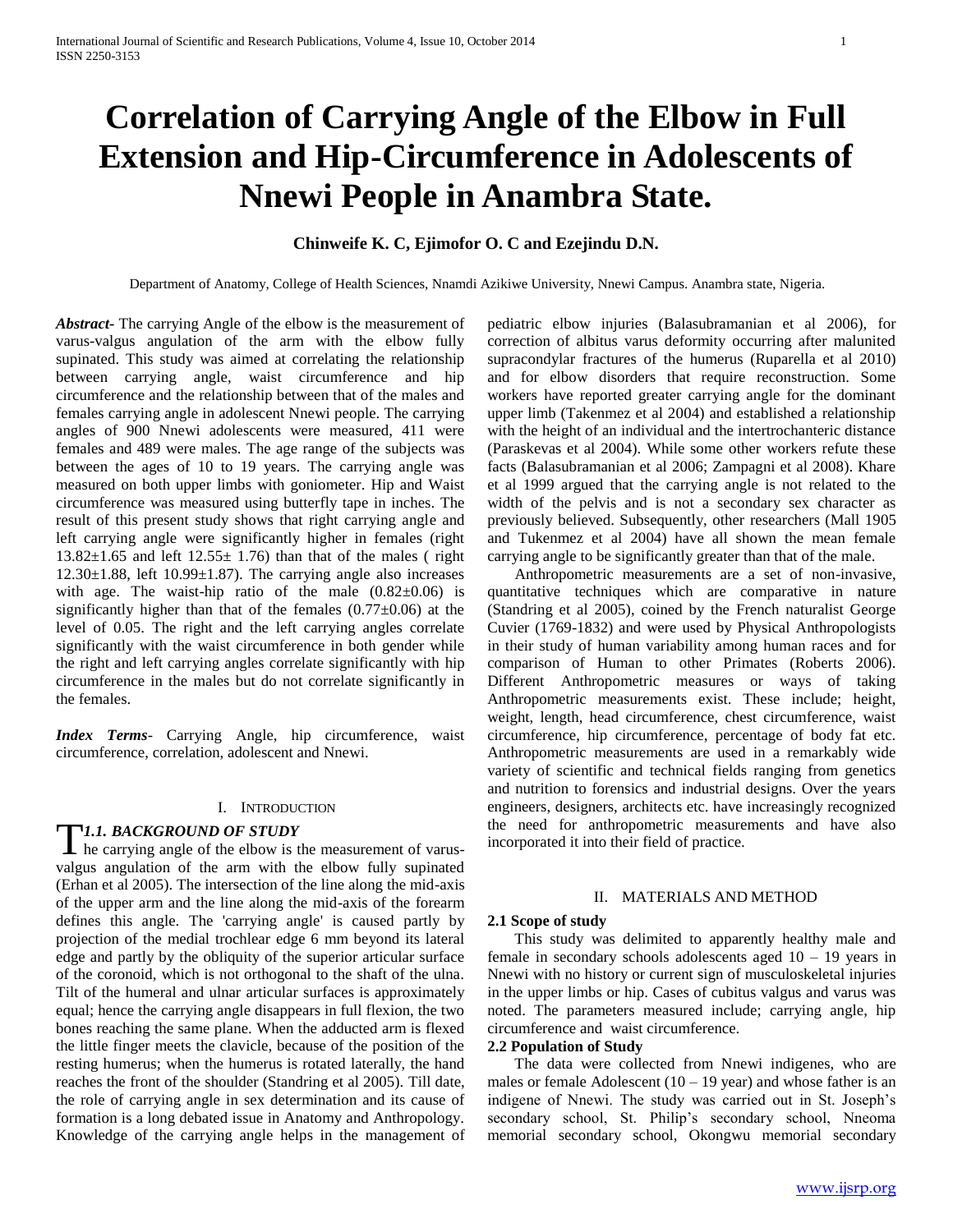school, Maria Regina secondary school and Nigeria Science and Technical secondary school all in Nnewi north local government area and in Ebenator village in Nnewi south local government area.

 Nnewi is the second largest city in Anambra State in south eastern Nigeria. Nnewi as a metropolitan city encompasses two local government areas, Nnewi North and Nnewi South; Nnewi North is commonly referred to as Nnewi central, and comprises four autonomous quarters: Otolo, Uruagu, Umudim, and Nnewiichi. Nnewi North also includes Ichi, an autonomous neighbouring town. As of 2006, Nnewi has an estimated population of 391,227 according to the Nigerian census. The city spans over 1,076.9 square miles (2,789 km<sup>2</sup>) in Anambra State. Nnewi Metropolitan Area and its satellite towns is a home to nearly 2.5 million residents as of 2005. Dimensionally, Nnewi has an edge over all other units, being recognized by the 1953 figures as the largest inland town of all others in the Eastern states (Nigeria census 2006).

## **2.3 Sample size**

 This study was carried out on nine hundred (900) Nnewi adolescents. 489 males and 411 females of between  $10 - 19$  years of age.

## **2.4 Inclusion criteria**

- Male and female adolescents between the age range 10 -19 year.
- Male and female adolescents who are indigenes of Nnewi and are willing to participate.
- Male and female adolescent without any congenital upper limb deformity or any obvious elbow deformity.
- Male and female participant without any loss of their upper extremities.

## **2.5 Exclusion criteria**

- Participants that have lost one or both of their upper limbs.
- Pregnant, wheelchair bound and unstable participants.
- Participants with left limb dominance.

## **2.6 Research Instruments**

 **(i) A flexible tape rule (Butterfly brand, China):** This instrument was used for measuring the participant's waist and hip circumference in inches.

 **(ii) A universal goniometer**: This instrument was used for measuring the Participants Carrying angle.

## **2.7 Procedures for data collection**

 Before the commencement of this study ethical approval was sought and obtained from the Ethical review committee of the Nnamdi Azikiwe University, Basic Medical Sciences, Nnewi. I then seek the informed consent of the principals of the selected schools as well as the parents or guardians of the participants I met in their homes.

 The research procedure was explained to the participants, and all those unwilling to participate were free to decline.

**i. Waist circumference (inches):** This measurement was carried out with the subject standing erect, both feet together and abdomen relaxed. Ensuring that the participants shirt are not too thick and tight belts around the waist are loosened and He/ She is breathing normally, I then stood behind the participant, in order to locate the narrowest part of their trunk. I then place the measuring tape around the narrowest part of their trunk, in a horizontal plane around the body. I pull the tape measure lightly with the left hand until appropriate tension is achieved and then counter this movement with the right hand. With the tape measure in position between the lowest rib and the superior border of the iliac crest, in the mid axillary line, loose enough to let my finger pass between the rule and the participant's skin. The waist circumference was then read at the end of gentle exhaling and recorded to the nearest 0.1inch.

**ii. Hip circumference (inches):** This was measured over the maximal protrusion of the buttocks. I ensured that the participant was standing relaxed without bending with feet as close together as possible. I measured the hip circumference ensuring that it is horizontal and not too tight so as to compress or pinch the skin and took my reading around the trunk at the greatest protrusion of the buttocks to the nearest 0.1inches.



## **iii. Measurement of Carrying Angle(degrees)**

- I asked the subject to stand up straight, roll his shoulders back and gently rotate his palms to face forward.
- I straightened the goniometer and move the two arms into a straight line so that the readout on the plate shows 0 or 180 degrees.
- I placed the goniometer's measurement plate at the fulcrum of one elbow and line one arm of the goniometer along the middle of the subject's upper arm then swing the goniometer's other arm along until it lines up along the middle of the subject's forearm.
- I recorded the angle from the readout on the measurement plate and subtract the measurement from 180 if your initial readout was 180 degrees. For example, if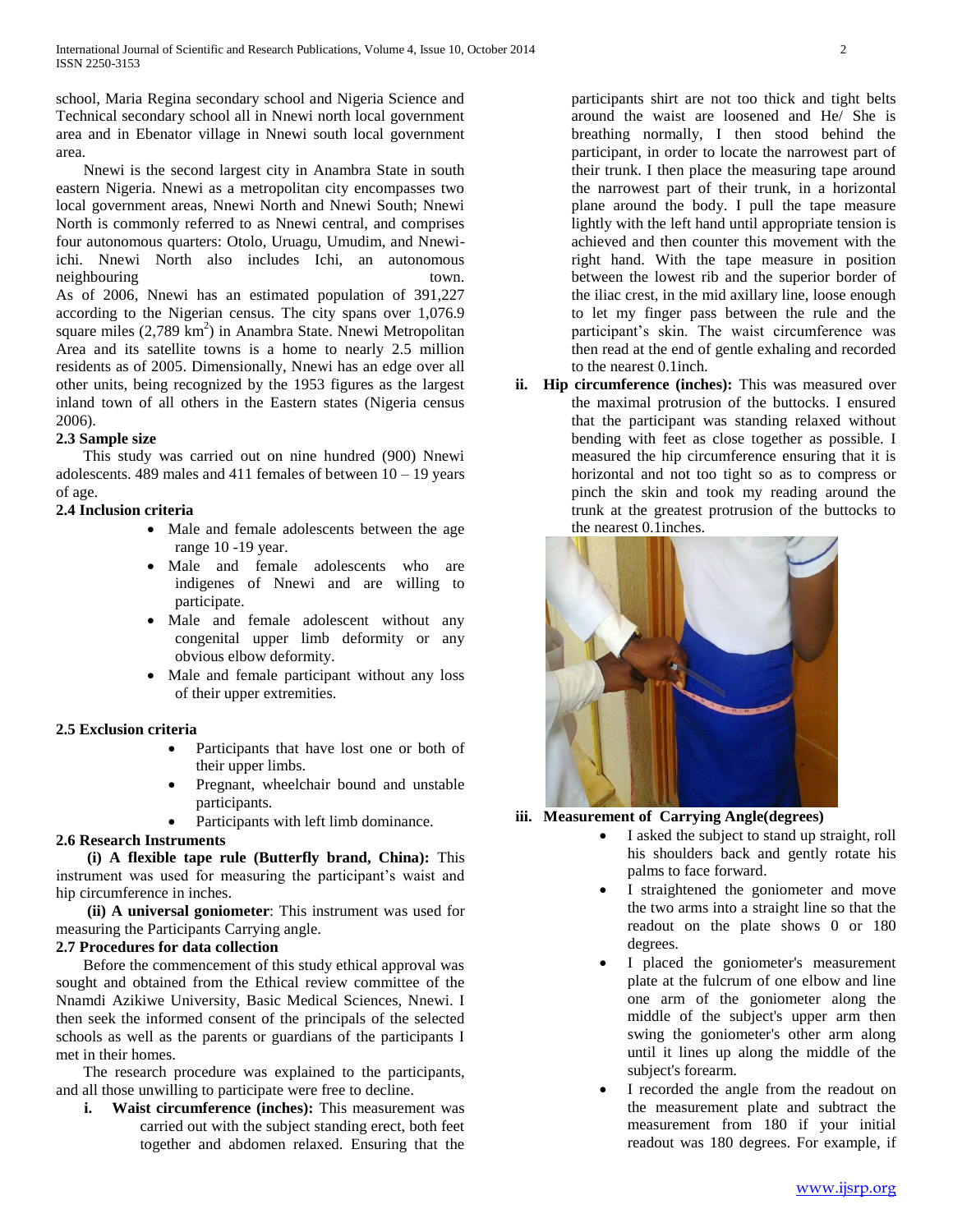the straight goniometer read 180 and it read 170 fitted to the subject's elbow, then the subject's carrying angle is  $180 - 170 =$ 10 degrees.

• I repeated the process with the other elbow and record the carrying angles for both elbows, recorded from which arm each measurement was taken.



#### **2.8 Method of Data Analysis**

 The data from this study was summarized with SPSS version 16.0 using descriptive statistics of mean and standard deviation, and analyzed using the Pearson's Correlation. Level of significance shall be set at 0.05.

# III. RESULT

## **TABLE 1: MEAN±STANDARD DEVAITION OF THE MEASURED PARAMETER WITH RESPECT TO AGE.**

| AGE          | N <sub>0</sub> | <b>Carrying Angle</b> |                   | <b>Hip Circ</b>  | <b>Waist Circ</b> |
|--------------|----------------|-----------------------|-------------------|------------------|-------------------|
|              |                | <b>Right</b>          | Left              | (inches)         | (inches)          |
| 10           | 17             | $11.06 \pm 1.64$      | $9.76 \pm 1.437$  | $28.22 \pm 2.73$ | $23.54 \pm 0.80$  |
| 11           | 31             | $12.00 \pm 2.03$      | $10.71 + 2.224$   | $31.54 + 3.70$   | $25.58 \pm 2.80$  |
| 12           | 67             | $12.28 \pm 2.10$      | $10.91 \pm 2.109$ | $31.26 \pm 3.18$ | $25.33 \pm 1.99$  |
| 13           | 132            | $12.99 \pm 1.89$      | $11.58 \pm 1.985$ | $31.90 \pm 3.52$ | $25.86 \pm 2.03$  |
| 14           | 140            | $12.97 \pm 1.99$      | $11.76 \pm 2.020$ | $33.38 + 3.28$   | $26.58 \pm 2.42$  |
| 15           | 108            | $13.05 \pm 1.82$      | $11.82 \pm 1.923$ | $33.65 \pm 3.38$ | $26.79 \pm 2.23$  |
| 16           | 149            | $13.18 \pm 1.81$      | $11.81 \pm 1.897$ | $34.68 + 3.43$   | $27.13 \pm 2.29$  |
| 17           | 121            | $13.23 \pm 1.92$      | $11.84 \pm 1.761$ | $34.98 \pm 3.09$ | $27.15 \pm 2.39$  |
| 18           | 94             | $13.33 \pm 1.78$      | $12.18 \pm 1.843$ | $35.81 \pm 3.26$ | $27.97 \pm 2.67$  |
| 19           | 41             | $13.54 \pm 1.91$      | $12.39 \pm 1.986$ | $36.10 \pm 3.55$ | $28.35 \pm 3.07$  |
| <b>Total</b> | 900            | $12.99 \pm 1.93$      | $11.70 \pm 1.978$ | $33.68 \pm 3.72$ | $26.71 \pm 2.51$  |

 The table 1 above shows mean±standard deviation of Right and Left Carrying Angle, Hip Circumference, Waist Circumference, Weight and Height with respect to age (in years) and overall mean± standard deviation of each parameter.

 $\bullet$ 

For people aged 10 years, the total number measured was 17, their mean  $\pm$  standard deviation of their (carrying angle was 11.06±1.64 for right and 9.76±1.437 for the left), hip circumference measured in inches was 28.22±2.73, waist circumference 23.54±0.80. For people aged 11 years, the total number was 31, their mean  $\pm$  standard deviation of their (carrying angle was  $12.00\pm2.03$  for right and  $10.71\pm2.224$  for the left), hip circumference measured in inches was 31.54±3.70, waist circumference 25.58±2.80.

 For people aged 12 years, the total number was 67, their mean  $\pm$  standard deviation of their (carrying angle was 12.28±2.10 for right and 10.91±2.109 for the left), hip circumference measured in inches was 31.26±3.18, waist circumference 25.33±1.99.

 For people aged 13 years, the total number was 132, their mean  $\pm$  standard deviation of their (carrying angle was  $12.99 \pm 1.89$  for right and  $11.58 \pm 1.985$  for the left), hip circumference measured in inches was 31.90±3.52, waist circumference 25.86±2.03.

 For people aged 14 years, the total number was 140, their mean  $\pm$  standard deviation of their (carrying angle was 12.97±1.99 for right and 11.76±2.020 for the left), hip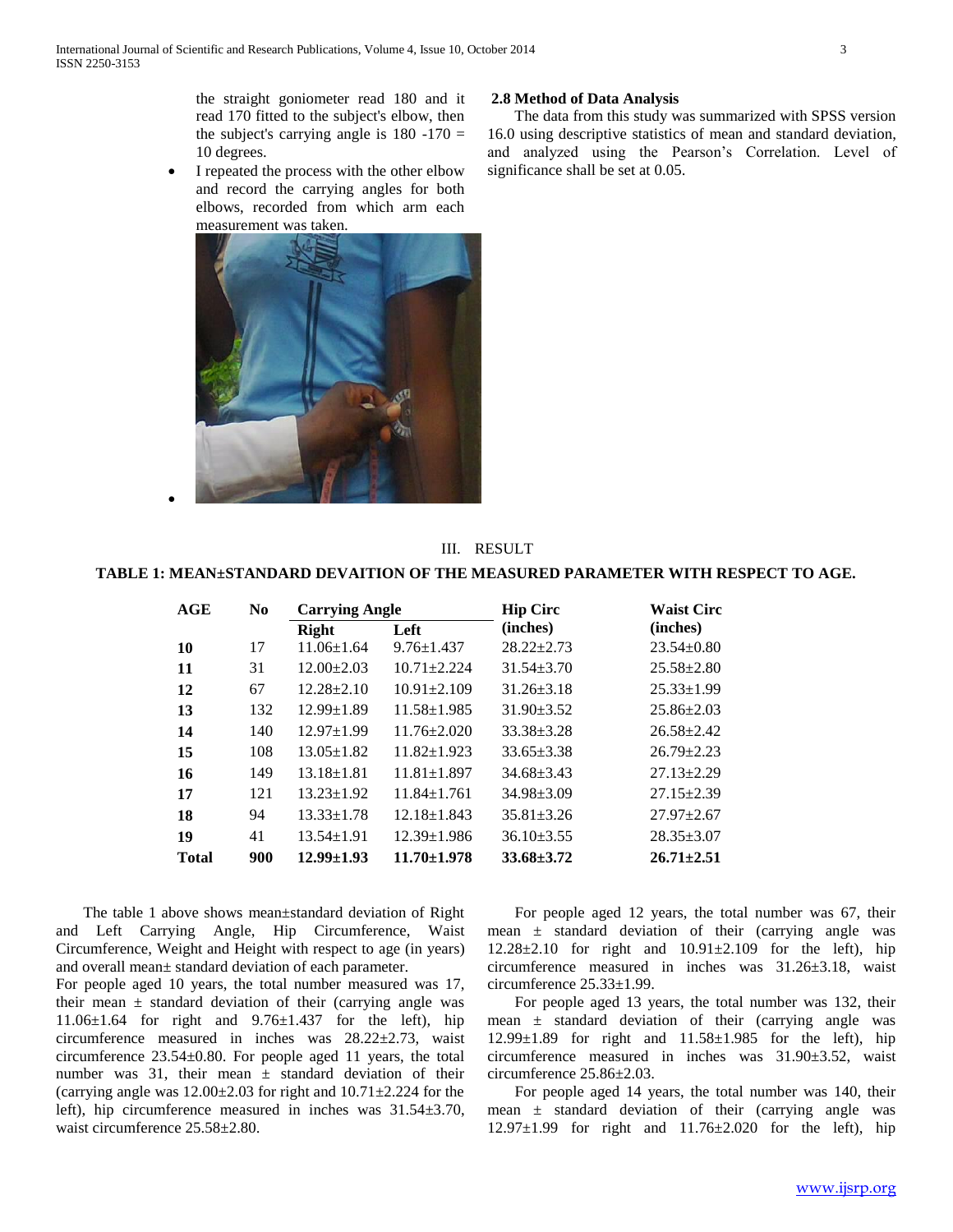circumference measured in inches was 33.38±3.28, waist circumference 26.58±2.42.

 For people aged 15 years, the total number was 108, their mean ± standard deviation of their (carrying angle was 13.05±1.82 for right and 11.82±1.923 for the left), hip circumference measured in inches was 33.63±3.38, waist circumference 26.79±2.23.

 For people aged 16 years, the total number was 149, their mean  $\pm$  standard deviation of their (carrying angle was 13.18±1.81 for right and 11.81±1.897 for the left), hip circumference measured in inches was 34.68±3.43, waist circumference 27.13±2.29.

 For people aged 17 years, the total number was 121, their mean ± standard deviation of their (carrying angle was

13.23±1.92 for right and 11.84±1.761 for the left), hip circumference measured in inches was 34.98±3.09, waist circumference27.15±2.39.

 For people aged 18 years, the total number was 94, their mean ± standard deviation of their (carrying angle was 13.33±1.78 for right and 12.18±1.843 for the left), hip circumference measured in inches was 35.81±3.26, waist circumference 27.97±2.67.

 For people aged 19 years, the total number was 41, their mean ± standard deviation of their (carrying angle was 13.54±1.91 for right and 12.39±1.986 for the left), hip circumference measured in inches was 36.10±3.55, waist circumference 28.35±3.07.

| <b>CORRELATION</b>      | <b>MALES</b>       |       | <b>FEMALES</b>     |            |  |
|-------------------------|--------------------|-------|--------------------|------------|--|
|                         | <b>Coefficient</b> | Sig   | <b>Coefficient</b> | <b>Sig</b> |  |
| <b>HC</b> vs LCA        | $0.132$ *          | 0.003 | 0.049              | 0.319      |  |
| <b>HC</b> vs RCA        | $0.097*$           | 0.032 | 0.019              | 0.700      |  |
| $HC$ vs $WC$            | $0.691***$         | 0.000 | $0.698**$          | 0.000      |  |
| <b>WC</b> vs <b>LCA</b> | $0.168***$         | 0.000 | $0.097*$           | 0.049      |  |
| <b>WC vs RCA</b>        | $0.136***$         | 0.003 |                    | 0.032      |  |
|                         |                    |       |                    |            |  |

#### **TABLE 2: CORRELATION BETWEEN THE PARAMETERS**

\* correlates significantly at the 0.05 level.

\*\* correlates significantly at the 0.01 level.

 The table 2 above and figures below shows the correlations of Carrying Angle (right and left) with other parameters such as; Hip Circumference and Waist Circumference in males and females respectively.

 In males, the correlations of Hip Circumference versus Left Carrying Angle and Hip Circumference versus Right Carrying Angle are significantly positive at the 0.05 level. The correlations of Hip Circumference versus Waist circumference, Waist circumference versus left carrying angle, Waist circumference versus right carrying angle is significantly positive at the 0.01 level. The correlation of weight versus right carrying angle is significant.

 In females, the correlations of Hip Circumference versus left carrying angle, of Hip Circumference versus right carrying angle is not significantly positive. The correlation of Hip Circumference versus waist circumference and height versus left carrying angle are significantly positive at 0.01 level. The correlations of waist Circumference versus left carrying angle, Waist Circumference versus right carrying angle is significantly positive at 0.05 level.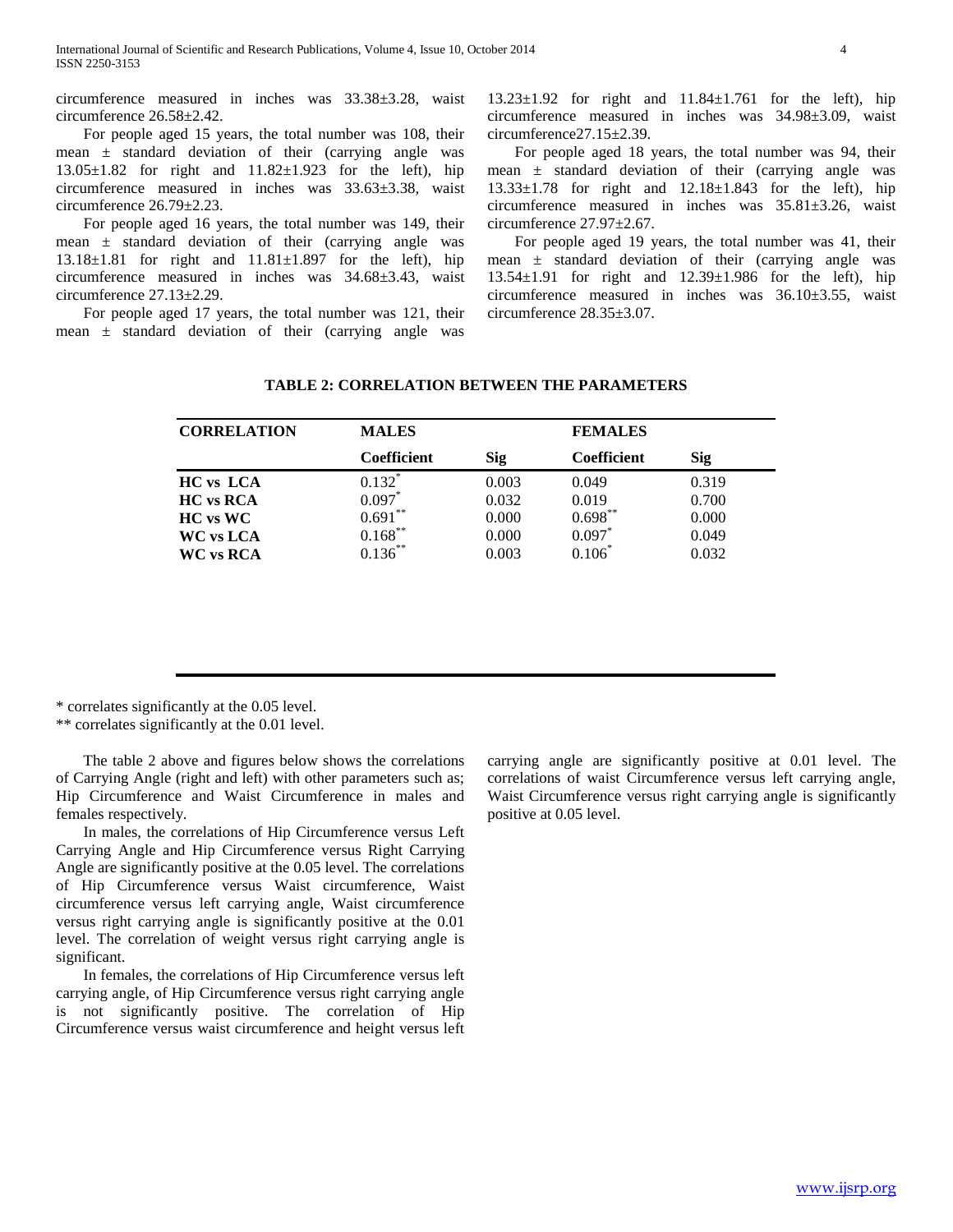International Journal of Scientific and Research Publications, Volume 4, Issue 10, October 2014 5 ISSN 2250-3153



**Fig 1: Correlation of right and left carrying angle for both males and females.**



**Fig.2: Correlation of right carrying angle hip circumference.**



**Fig.3: Correlation left carrying angle and hip circumference.**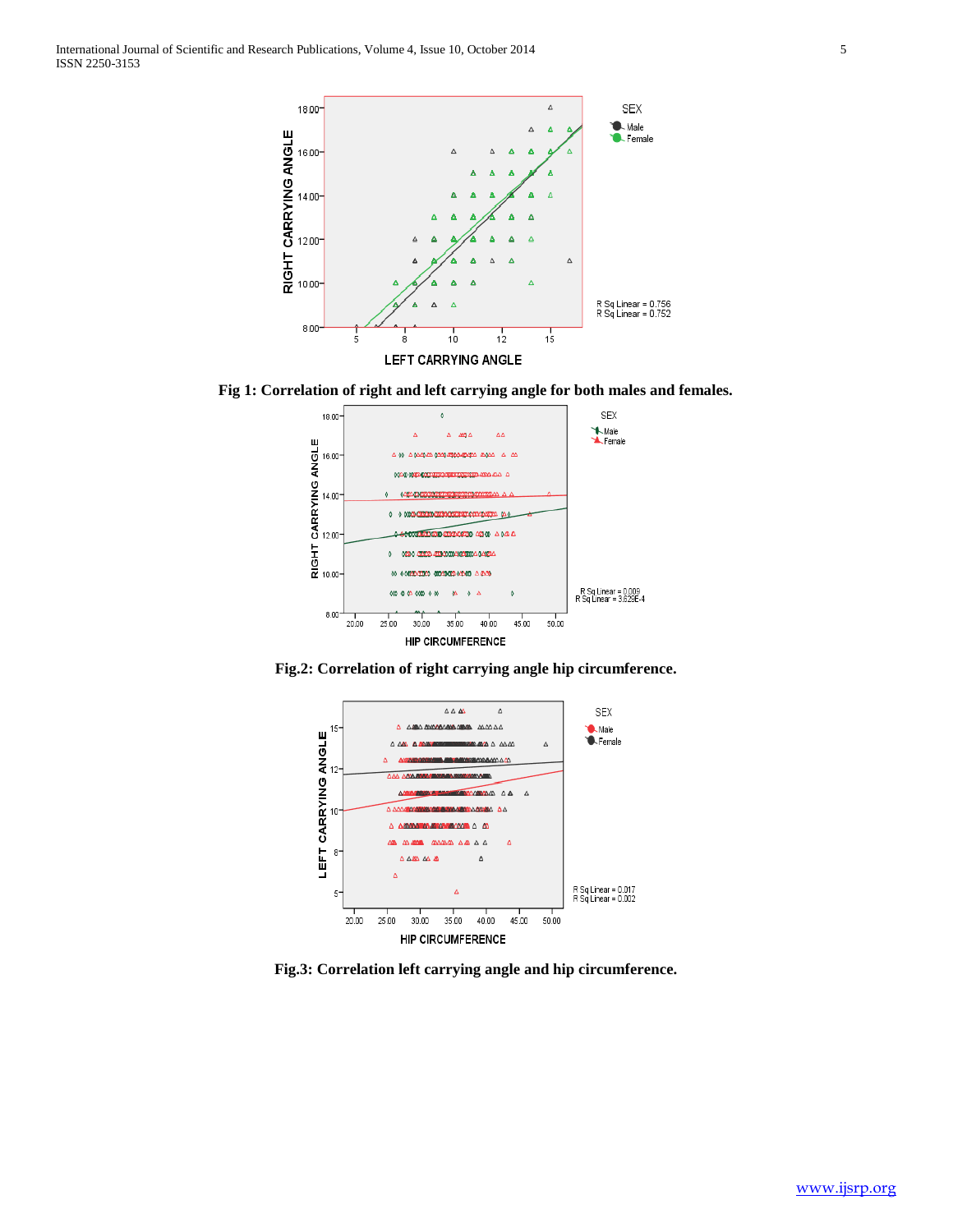International Journal of Scientific and Research Publications, Volume 4, Issue 10, October 2014 6 ISSN 2250-3153



**Fig.4: Correlation of waist and hip circumference.**



**Fig. 5: Correlation of left carrying angle and waist circumference.**

**TABLE 3: Mean±Standard Deviation Carrying Angles, Hip Circumference, Waist Circumference, Waist-Hip Ratio, Body Mass Index and Age in Males and Females.**

| <b>Independent Samples Test</b> |                         |                         |           |       |  |  |  |  |
|---------------------------------|-------------------------|-------------------------|-----------|-------|--|--|--|--|
| Parameters                      | Males $(N=489)$         | Females $(N=411)$       | t-value   | Sig.  |  |  |  |  |
| <b>RTCA</b>                     | $12.30^{\circ}$ ± 1.88° | $13.82^{\circ}$ ± 1.65° | $-12.830$ | 0.000 |  |  |  |  |
| <b>LFTCA</b>                    | $10.99^{\circ}$ ± 1.87° | $12.55^{\circ}$ ±1.76°  | $-12.803$ | 0.000 |  |  |  |  |
| HC(inches)                      | $32.53 + 3.37$          | $35.06 \pm 3.64$        | $-10.802$ | 0.000 |  |  |  |  |
| WC(inches)                      | $26.41 \pm 2.47$        | $27.06 \pm 2.51$        | $-3.905$  | 0.000 |  |  |  |  |
| <b>WHR</b>                      | $0.82+0.06$             | $0.77+0.06$             | 10.164    | 0.000 |  |  |  |  |
| AGE                             | $14.92 \pm 2.22$        | $15.15 \pm 2.16$        | $-1.606$  | 0.109 |  |  |  |  |

 In table 3 above, the Right Carrying Angle (RTCA=12.30º  $\pm 1.88^\circ$ ), Left Carrying Angle (LFTCA10.99°  $\pm 1.87^\circ$ ), Hip Circumference (HC=32.53±3.37), Waist Circumference (WC=26.41 $\pm$ 2.47). The waist-hip ratio (WHR=0.82 $\pm$ 0.06) of the males is significantly higher than that of the females.

#### IV. DISCUSSION

**4.1 DISCUSSION**

## The study of carrying angle and its relation to age, length of fore arm and sex have been carried out by many researchers. Most work done on carrying angle focused on it being a secondary sex determinant.

The present study is set at the statistical significant of ( $P \leq$ 0.05). My study shows that the males have mean carrying angle of  $12.30^{\circ} \pm 1.88^{\circ}$  for the right and  $10.99^{\circ} \pm 1.87^{\circ}$  for the left, while the females have  $13.82^{\circ} \pm 1.65^{\circ}$  for the right and  $12.55^{\circ} \pm 1.76^{\circ}$  for the left respectively. These concur with the research done by other researchers which states that the female carrying angle is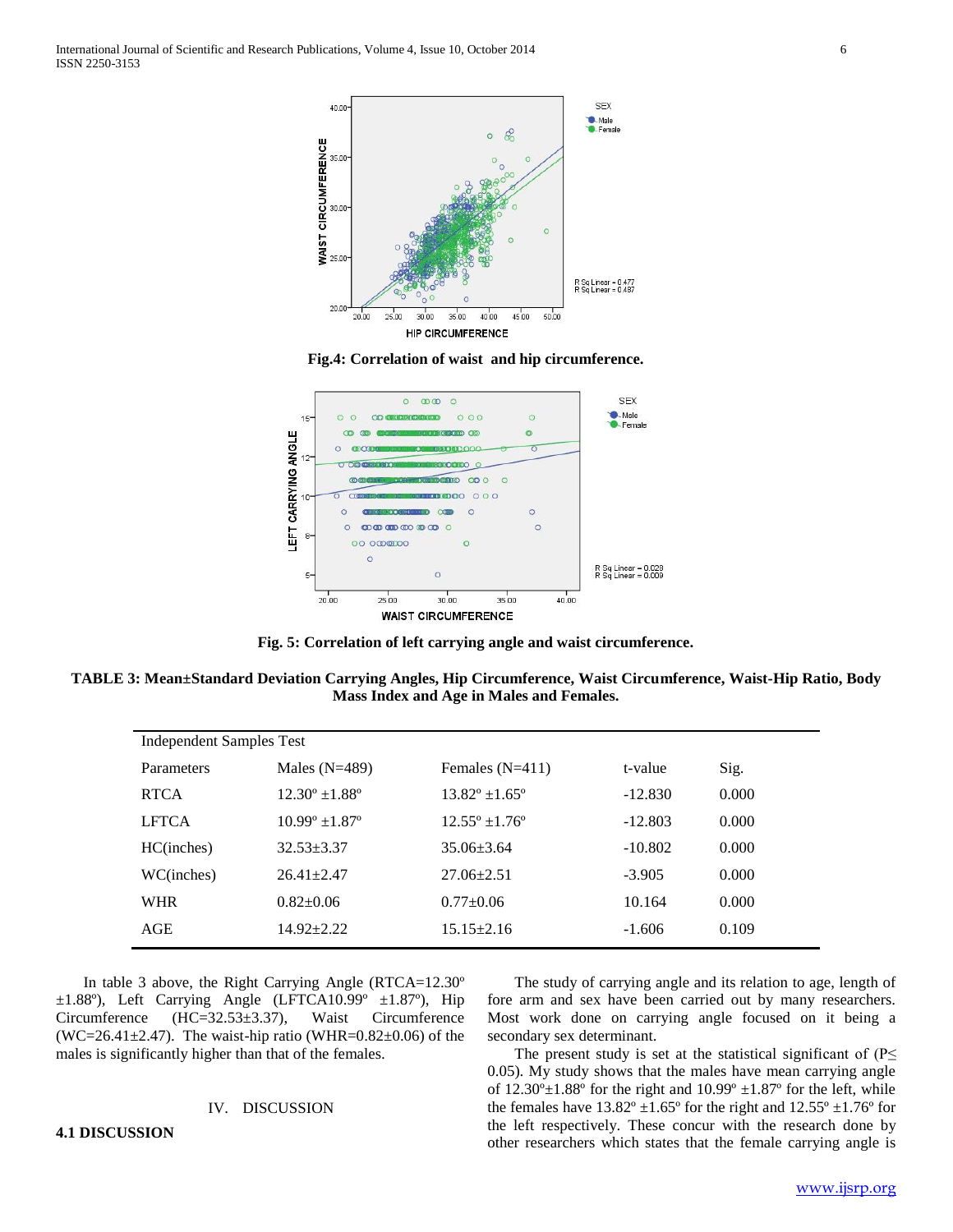greater than that of the males (Udoaka and Oghenenavwe 2009; Kumar et al 2010; potter 1895; Eliakim et al 2010; Chien Wei et al 2008; Bernardo et al 2011 and Tukenmez et al 2004), especially the work done by Keats et al (1966), which had a more similar result with the mean carrying angle of the males 11.0° and the females 13.0°.

 The present study deals with the measurement of the carrying angles and its correlations with the hip circumference, waist circumference and with respect to the sex and age of an individual. Ruparelia et al (2010), reported that the greater value of female carrying angle is because they are shorter than the males but this study revealed that Adolescent males (with 1.5918±0.12 cm) in Nnewi had lower heights than their female (with  $1.5919\pm0.20$  cm) counterparts. This agrees with the findings of Rogol et al (2000), who proposed that female adolescents are slightly taller than their male counterparts at pubertal age. Yet the females still maintain a higher value of carrying angle.

 Eliakim et al (2011), reported that carrying angles of the Igbos are  $17.63\pm0.25$  and  $15.05\pm0.24$  for right and left sides respectively in males and 18.67±0.35 and 16.64±0.33 for females. Their values are higher than that of the present study.

 In table 2, it was shown that in males, the correlations of Hip Circumference versus Left Carrying Angle, Hip Circumference versus Right Carrying Angle and weight versus left Carrying Angle are significant at the 0.05 level. The correlations of Hip Circumference versus Waist circumference, Waist circumference versus left carrying angle, Waist circumference versus right carrying angle is significant at the 0.01 level. In females, the correlations of Hip Circumference versus left carrying angle, of Hip Circumference versus right carrying angle is not significant. The correlations of waist Circumference versus left carrying angle is significant at 0.05 level.

 From the results in table 3, it was also shown that male adolescents in Nnewi also had a significantly lower waist circumference and hip circumference than the females, in concord with findings of Senbanjo et al (2009), which found that males had smaller hip circumference than the females.

Table 1 shows that the carrying angle, hip circumference and waist circumference increase with age in Nnewi adolescent.

#### **4.2 CONCLUSION**

 According to this study carrying angle, hip circumference and waist circumference are higher in female adolescent of Nnewi than in their male counterpart. The waist and hip circumference directly proportional to the carrying angles and correlates significantly. There was also considerable increase of these parameters with age. Carrying angle and hip circumference may be considered a secondary sex characteristic.

#### **4.3 RECOMMENDATIONS**

 In view to the result of this study, the following recommendations are made:

 Future study should be done using a larger sample size and a large society.

 Hip circumference should be correlated with other sex determinants.

#### **REFERENCES**

- [1] Amis A.A and Miller J.H, Dowson D. (1981), Axial forces in the forearm: their relationship to excision of the head of the radius. In Stokes IAF, editor. Mechanical factors and the skeleton. London: Libbey; p. 29–37.
- [2] Amis A.A and Miller J.H. (1982), The elbow. In: Measurement of jointmovement. Clin. Rheum Dis; 8:571–93.
- [3] An K.N; Morrey B.F. and Chao E.Y. (1984). 'Carrying angle of humeroelbow joint'. J. Orthop Res. 1:369-378.
- [4] Balasubramanian P; Madhuri V and Mulivil J. (2006). 'Carrying angle in Children: a normative study'. J. Pediatr. Orthop. B. 15(1): 37-40.
- [5] Beals R.K. (1976), The normal carrying angle of the elbow. A radiographic study of 422 patients, Clin Orthop Relat Res. 119:194–196.
- [6] Beighton P. H. and Horan F. T. (1970). 'Dominant influence in familial generalized articular hypermobility'. J.Bone Joint Surg. Br. 52(1):145-147.
- [7] Chang C; Wang Y and Chu C (2008). Increased carrying angle is a risk factor for nontraumatic ulnar neuropathy at the elbow. Clin. Orthop. Relat. Res; 466: 2190-2195.
- [8] Chen A.L (2007). Carrying angle of the elbow-excessive-Overview. http://www.umm.edu/ency/article/002316.htm.
- [9] Eliakim-Ikechukwu C; Atu L; Etika M. and Udo- affah G. (2012),' The Carrying Angle of the Ibo and Yoruba Ethnic Groups of Nigeria and its Relationship with the Height of Individuals'. Journal of Biology, Agriculture and Healthcare ISSN 2224-3208, Vol 2, No.11.
- [10] Erhan Y; Lokman K; Oktay B; Mehmet B; Erhan and Mustafa A (2005). Variation of carrying angle with sex, age and special reference to side. J. of Orthopedics and Traumatology. Volume 28. Issue 11.
- [11] Goto A; Moritomo H and Murase T (2004) In vivo elbow biomechanical analysis during flexion: three-dimensional motion analysis using magnetic resonance imaging. J Shoulder Elbow Surg; 13(4):441-447.
- [12] Ibrahim S. D (1991), Clinical and radiological assessment of carrying angle of type iii supracondylar fracture of the humerus in children; Sci. med. J.cai.med. synd. Vol.3, no:3.
- [13] Keats T.E; Teeslink R; Diamong A. E and Williams, J. H, (1966). 'Normal axial relationship of the major joints'. Radiol. 87: 904-908.
- [14] Khare G. N; Goel S. C; Saraf S. K; Singh G and Mohanty C (1999). 'New observations of carrying angle'. Indian J. Med. Sci. 53: 61-67.
- [15] Kumar B; Shakunthala Pai; Biswabina Ray; Snigdha Mishra; Siddaraju K. S; Pandey A. K; Binu S (2010), Radiographic study of carrying angle and morphometry of skeletal elements of human elbow. Romanian Journal of Morphology and Embryology, 51(3):521–526.
- [16] Mall F. P. (1905). 'On the angle of the elbow'. Am. Anatomy, 4: 391-404.
- [17] Mohammad O. A and Abdelmonem A. M. H, (2010). Radiographic Evaluation of the Normal Elbow Carrying Angle in Adults. Journal of Medical Sciences, 10: 40-44.
- [18] Morrey B.F and Chao E.Y. Passive motion of the elbow joint. J Bone Joint Surg Am. 1976; 58(4):501-508.
- [19] Paraskevas G; Papadopoulos A; Papaziogas B; Spanidou S; Argiriadou H and Gigis, J. (2004). 'Study of the carrying angle of the human elbow joint in full extension: a morphometric analysis'. Surg Radiol. Anat; 26(1): 19- 23.
- [20] Potter H. P. (1895). 'The obliquity of the arm of the females in extension'. J. Anat. Physiol. 29: 488-492.
- [21] Punia R. S; Sharma, R and Usmani J. A. (1994). 'The carrying angle in an Indian population'. J. Anat. Soc. India 43(2): 107-110.
- [22] Rogol A.D; Zhang J; Peddada S.D and Malina R.M (2000). A longitudinal assessment of hormonal and physical alterations during normal puberty in boys. IV. Modelling of growth velocity, mean growth hormone (GH mean) and serum testosterone T concentrations. Am J. Human Biol; 12:814–24.
- [23] Ruparella S; Patel S; Zalawadia A; Shah S and Patel S. V. (2010). 'Study of Carrying angle and its correlation with various parameter'. National Journal of Integreted Research in Medicine, 1(3): 28-32.
- [24] Senbanjo I.O; Njokanma O. F and Oshikoya K. A (2009).Waist circumference values of Nigerian children and adolescents. J. of Nutrition & Metabolism, 54, 145–150.
- [25] Sinnatamby C.S, (2006): Last's Anatomy, Regional and Applied. Eleventh Edition: Elsevier, London, pp. 66.
- [26] Smith, L (1960). 'Deformity following Supracondylar fracture of the humerus'. J. Bone Joint Surg. Am. 42-A: 235– 238.